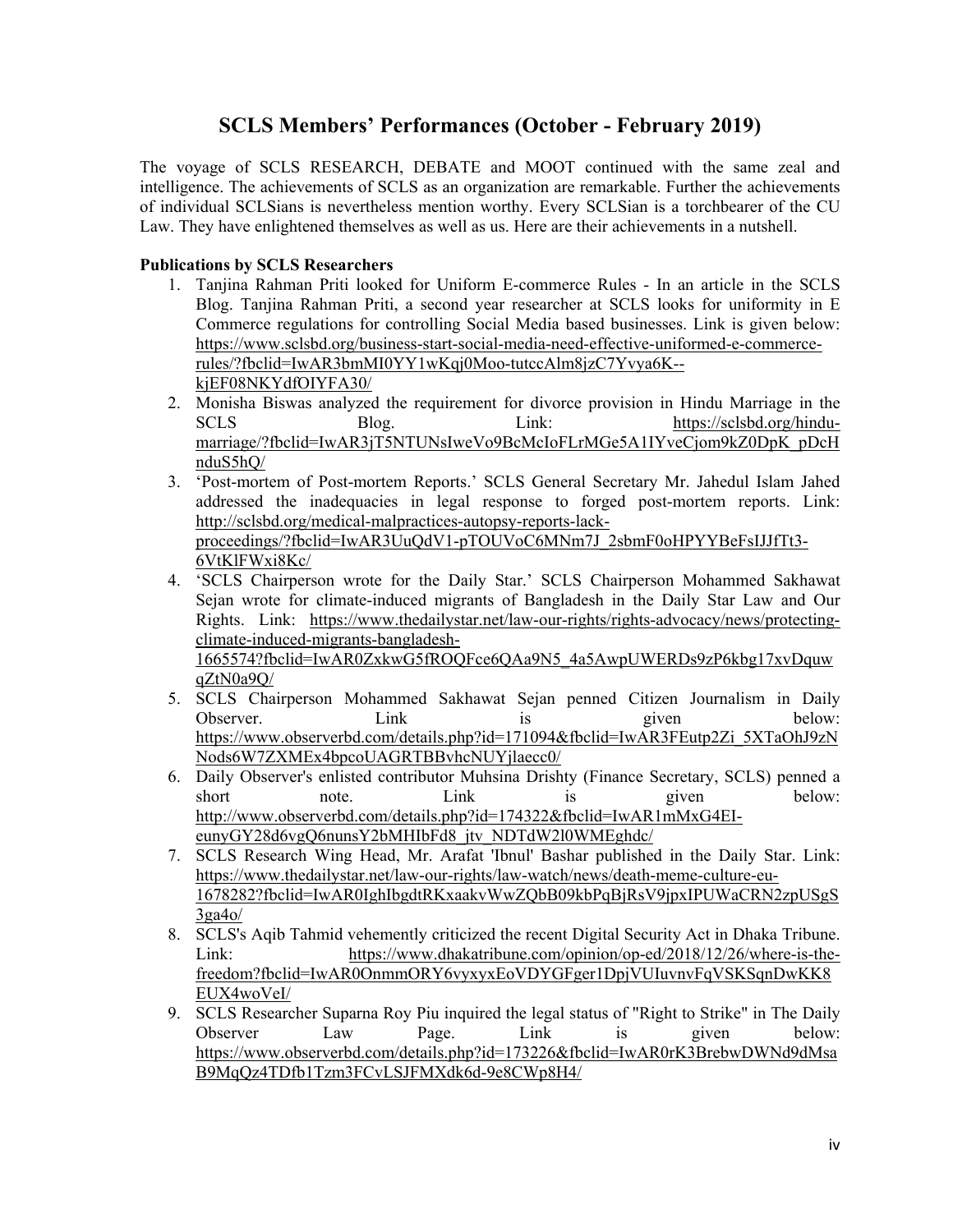- 10. SCLS Researcher Suparna Roy Piu investigated the Voting Rights for Felons in the Daily Observer. Link is given below: https://www.observerbd.com/details.php?id=175529&fbclid=IwAR1HiIfwanIAM\_WSW1ep Wfg0u1sS5QTK9Lchdsh7hdGf\_WO3uhCS1TPOz9A/
- 11. Akif Mohammed has tested the relevancy of Gender Equality in achieving the Sustainable Development Goals. Link: https://www.sclsbd.org/challenging-patriarchy-achievesdgs/?fbclid=IwAR2fd2H5Xug530ZOZNukSej4P3em4hld43iIJPTWgAElRR1NeqTnLmsht WU/
- 12. SCLS General Secretary Mr. Jahedul Islam Jahed analyzed the issues hurting the affectivity of Nominated Reserved Seat MPs in Parliament in Daily Observer. Link: https://www.observerbd.com/details.php?id=178807&fbclid=IwAR3yKeFREDKVuIJxjevarL II8oaQmbxXyKAS6ohjBjVh\_2K7BwFRDP-NJrc/
- 13. SCLSian Mahjubah Marzan looked into the issues surrounding the digital evidence in our judiciary in The Daily Observer. Link is given below: https://www.observerbd.com/details.php?id=181184&fbclid=IwAR0XzVaifAE6kQTebjfkQl 2Cd15Zy3IaodSgZ4rSFatE9mAh6N9ThUJiLT0/
- 14. A piece of SCLS Chairperson Mohammed Sakhawat Sajjat Sejan was published in Dhaka Tribune on January 14, 2019. Link: https://www.dhakatribune.com/opinion/oped/2019/01/14/what-plagues-our-ship-breaking-industry?fbclid=IwAR2lDMecpkSo7cXJLsj8HwH7EfrrHzolDE2WkHSfKUQFsIrdzBOuBlDK3g/
- 15. SCLS General Secretary evaluated the ILO in Bangladesh on the eve of its hundred years celebration in Daily Observer. Link is given below: https://www.observerbd.com/details.php?id=182426&fbclid=IwAR0Enf1VyARTqIRgb1jSV WXcPb00iGkqcGaBmoXnb28MrGnCZD0Rm-M53Bk/
- 16. SCLS Researcher Monisha Biswas wrote for E Consumers in The Observer Law and Justice Page. Link is given below: https://www.observerbd.com/details.php?id=184847&fbclid=IwAR0fa0pGOLDjZILza7HP0 uI1Bf8G4Ajri1e1R\_SMsfo4AexQaC8megndvY/
- 17. SCLS Researcher Marjia Mahjabin Afrahim has penned about Narcotics Control Laws in Bangladesh. Link: http://sclsbd.org/need-tougher-narcotics-control-law-bangladesh-casenote-badal-kumar-paul-vs-state/
- 18. SCLSian Sumaiya Sultana Emu has written about disabled person's rights. Link: http://sclsbd.org/disabled-persons-rights-bangladesh-appraisal/

## **Achievements of SCLS Researchers**

- 1. SCLS EC Member Monisha Biswas won 'The Daily Star Writing Competition 2018.' This was the proudest moment for SCLS RESEARCH wing so far. Her write-up was published in Daily Star. Link: https://epaper.thedailystar.net/index.php?opt=view&page=12&date=2018- 12-11&fbclid=IwAR3k1Fltw6DtTr2e0KCxn23fGDFH3QtWp2I0URCKaIOyo6- 4GxS41fVle14/
- 2. SCLS leaves its impression as International Migration Organization (IMO) Maritime Knowledge Center has enlisted the work of SCLS Chairperson Mohammed SakhawatSejanin its latest bulletin (Vol. XXXI/ No.1/ January 2019).

#### **Achievements of SCLS MUNners**

1. SCLSian Golam Mostafa Shuvo participated in Rajshahi University Model United Nation 2019 (RUMUN) and was awarded with 'Best Delegate Award' from the Committee of International Maritime Organization (IMO) held at Rajshahi University.